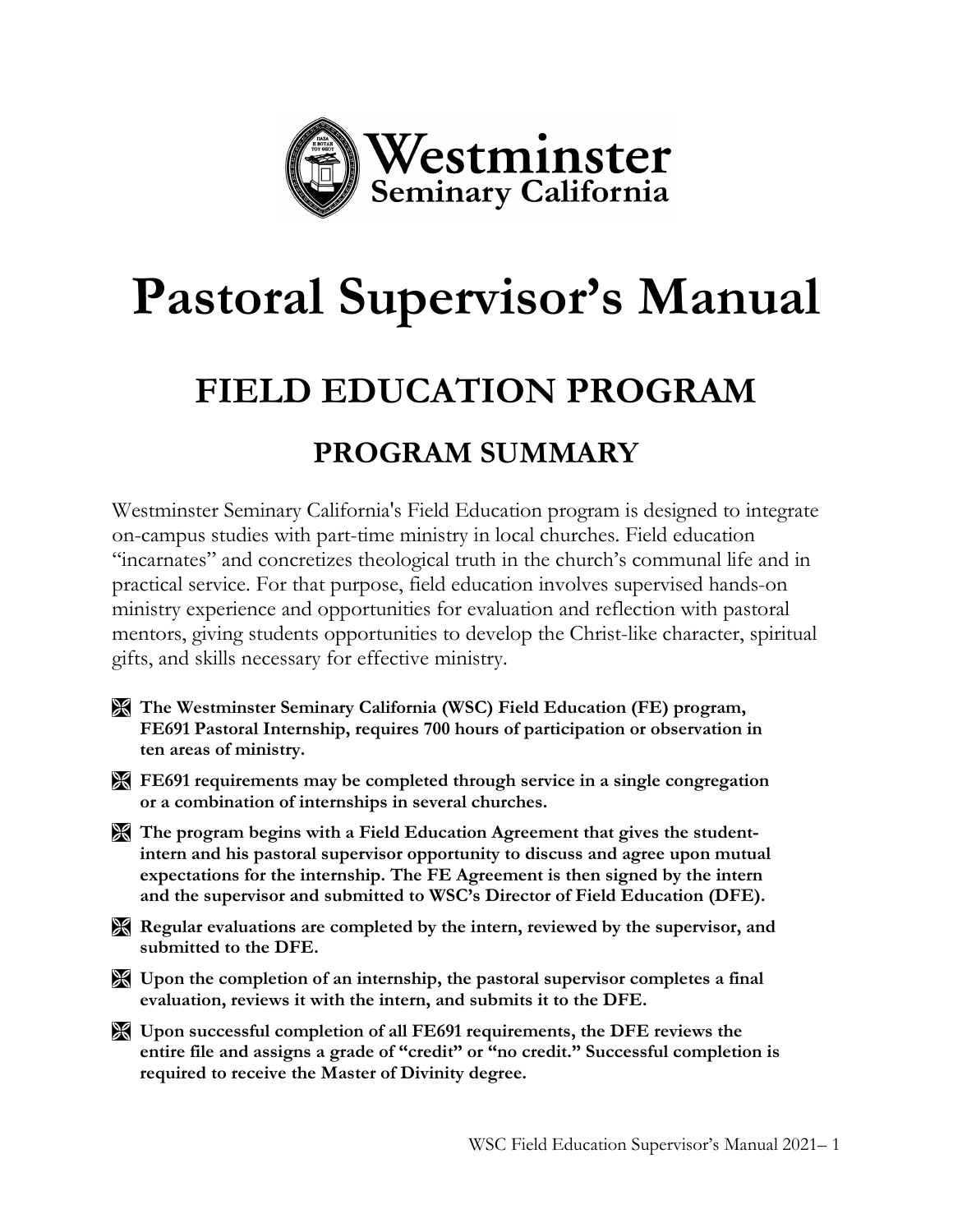## **Table of Contents**

## **Thank You! Pages 3—4**

| <b>Field Education Philosophy and Program Design</b> |                                                   | Pages $5-13$ |
|------------------------------------------------------|---------------------------------------------------|--------------|
| I.                                                   | The "What" of Field Education: Ministry Areas     | Pages $5-6$  |
| II.                                                  | <b>Guidelines for Pastoral Supervisors</b>        | Pages 7-8    |
| Ш.                                                   | The "How" of Field Education: Alternative Formats | Pages 9-15   |
|                                                      | A. Ongoing, Part-Time Internships                 | Pages 10-12  |
|                                                      | <b>B.</b> Summer Internships                      | Pages 12-13  |
|                                                      | C. Completing and Filing Field Education Forms    | Pages 14-15  |
| <b>Appendix: Guidelines and Forms</b>                |                                                   | Pages 16-38  |
| <b>Field Education Checklist</b>                     |                                                   | Page 17      |
| <b>Frequently Asked Questions</b>                    |                                                   | Pages 18-20  |
| Description of the Forms                             |                                                   | Page 21      |
|                                                      |                                                   |              |

*Form 1: Field Education Agreement Pages 22—25 Form 2: Intern-Supervisor Evaluation Pages 26—34 Form 3: Supervisor's Final Evaluation Pages 35—36 Form 4: Intern Preaching Evaluation*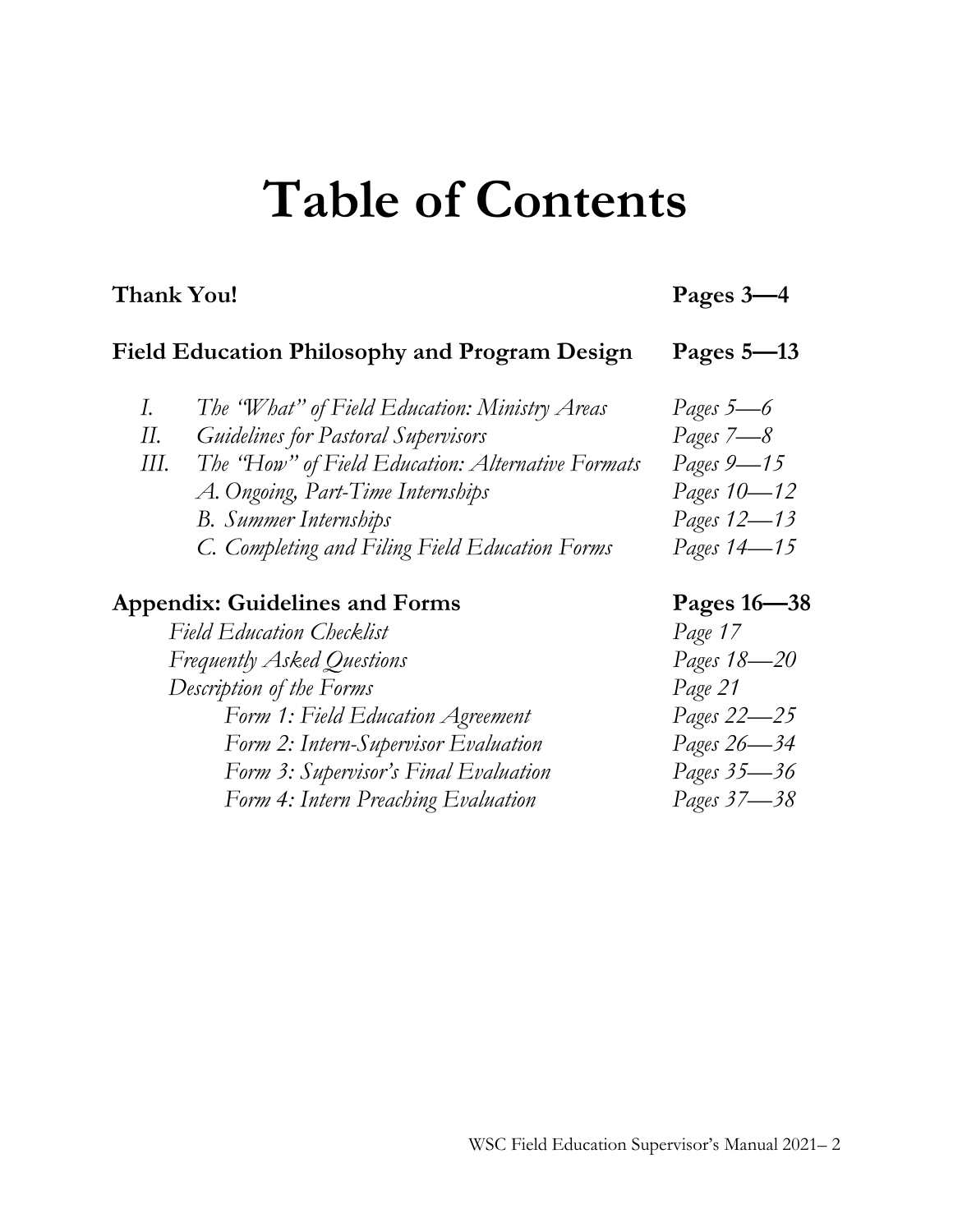## **THANK YOU!**

#### Dear Pastor,

We who serve the Lord and his Church at Westminster Seminary California are **so grateful** to have you as a co-laborer in the task of preparing shepherds of Christ's flock! **Thank you** for your willingness to invest time, attention, and effort to mentor a brother who senses God's call to pastoral ministry. Thank you for walking with a pastoral intern through the nitty-gritty of life as a servant-leader in the Church.

**You have a vital role** in the Lord's preparation of servants to minister his Word and to care for his church. Many important character qualifications and skills for the ministry of God's Word cannot be developed meaningfully in a classroom situation. A seminary curriculum can assist, but cannot guarantee, students' development of qualities such as compassion, humility, patience, courage, and selfless love. Nor can attending classes, reading books, writing papers, and taking examinations enable future pastors to develop the full range of ministerial abilities to preach and teach, to exhort and encourage, to counsel and lead, to pray with and for others. For the development of both the **character** and the **competencies** to shepherd God's flock, **there is no substitute for living and serving in Christ's Church**. Furthermore, the Church, not the seminary, has the ultimate responsibility to test, try, and recognize a man's spiritual maturity and gifts for pastoral ministry.

This Pastoral Supervisor's Manual will introduce you to the types of ministry that pastoral interns need to experience and observe (**The "What" of Field Education**). It explains your role in mentoring your intern and evaluating his growth in ministry skills and in Christ-like character (**Guidelines for Supervisors**). It describes different internship models and timeframes (**The "How of Field Education**): fulltime internship of limited duration (typically, over a summer) and part-time internship that may extend over several years, running concurrently with the intern's seminary coursework. The Manual also includes answers to **Frequently Asked Questions** and samples of the **Agreement and Evaluation Forms** that facilitate the processes of recording, evaluating, and reporting the intern's experience and performance in ministry. (These are also available online.)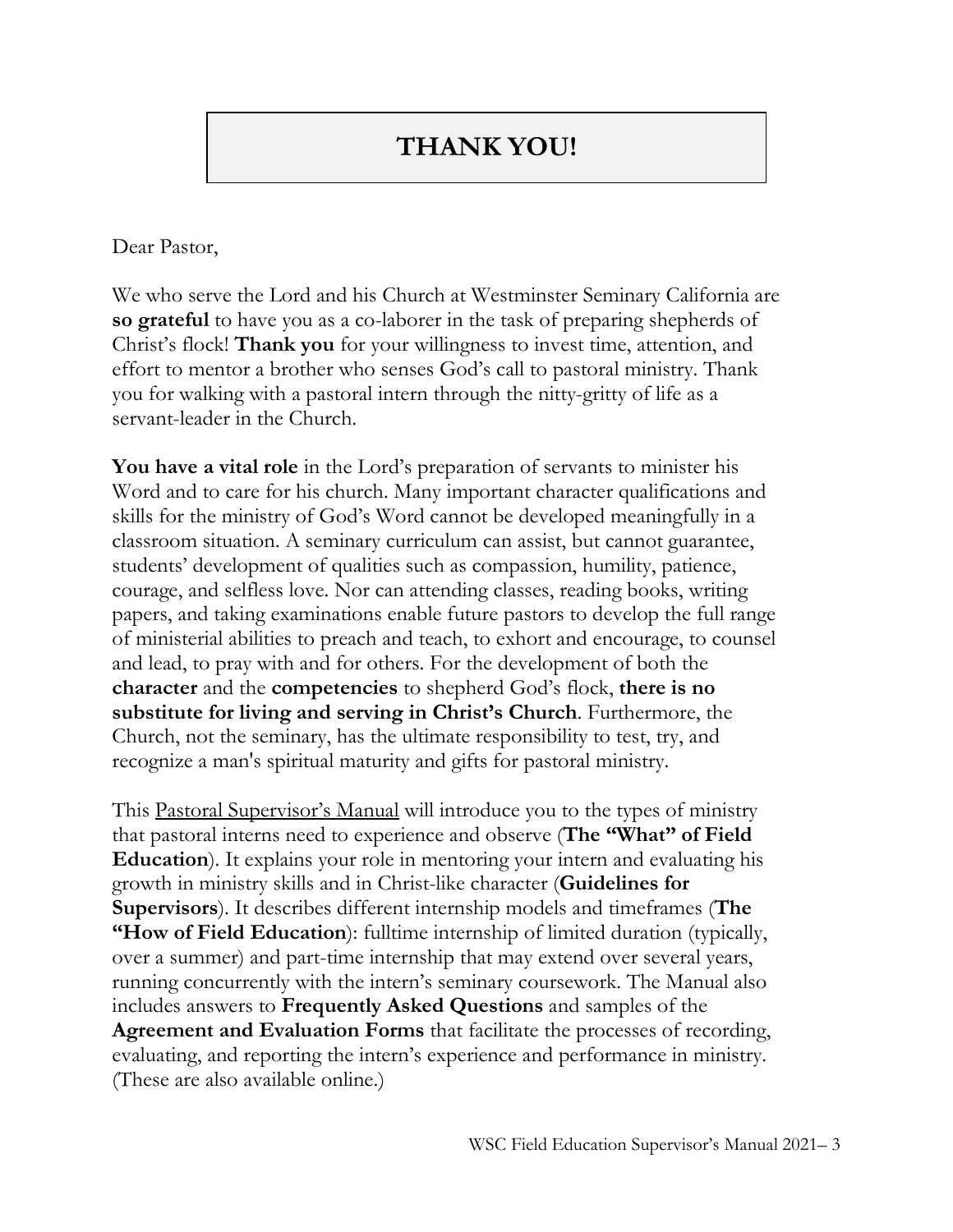I look forward to working with you, and I am always available for consultation at [fieldeducation@wscal.edu](mailto:fieldeducation@wscal.edu) or [acraigtroxel@wscal.edu,](mailto:acraigtroxel@wscal.edu) or (760) 480-8474, ext. 118.

In Christ's service,

The Rev. A. Craig Troxel, Ph.D. Director of Field Education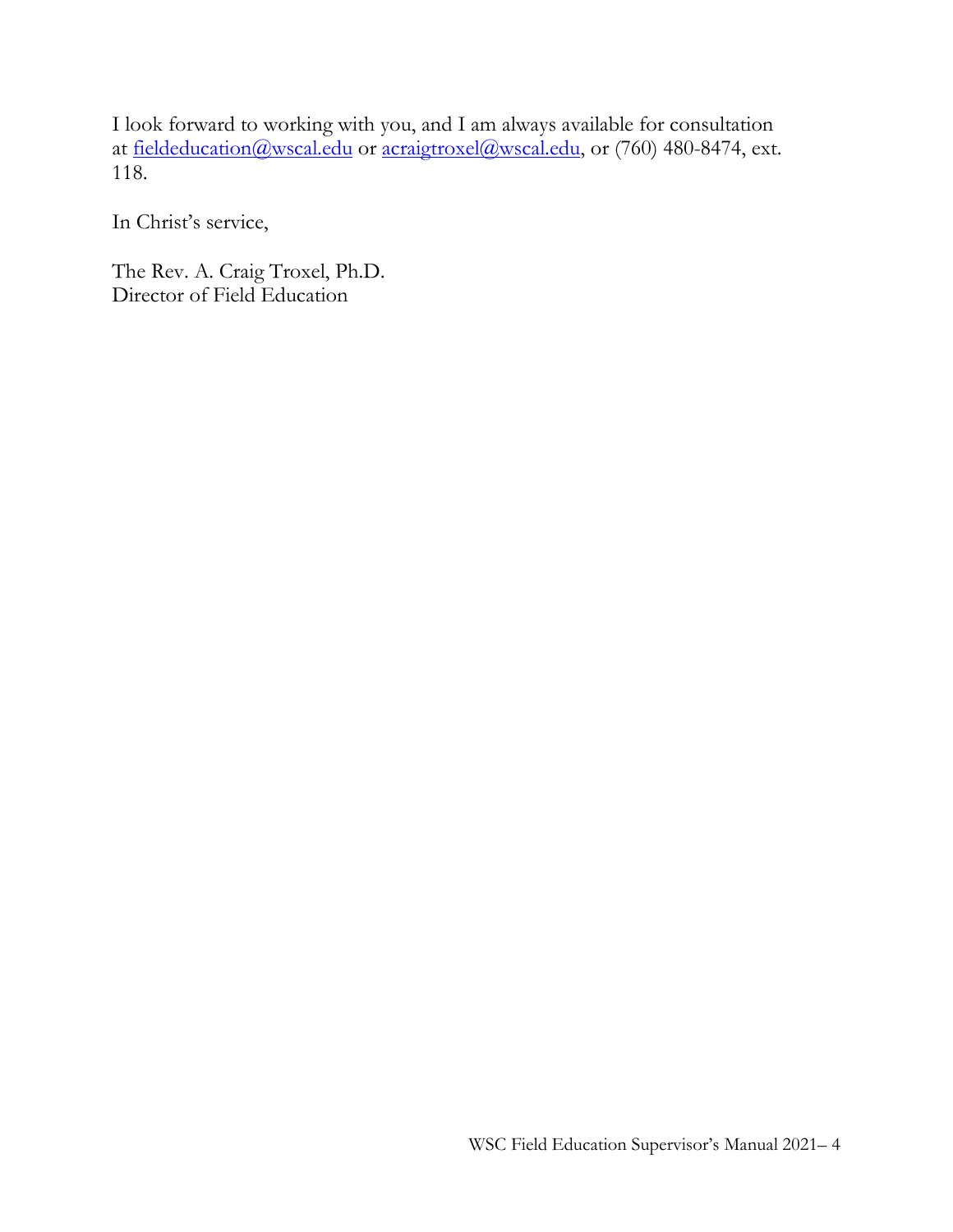### **I. THE "WHAT" OF FIELD EDUCATION (Ministry Areas that Interns Need to Experience)**

**The pastoral intern is to observe and/or participate in ten areas of pastoral ministry, with supervision and evaluation by the pastoral supervisor and others in the church. Interns must accumulate at least 700 hours of service, in one or more local congregations. A congregation may supplement this program, but the intern's experiences must include at least the following:**

- **[1](#page-4-0). PREACHING:** The intern will preach in a congregational setting<sup>1</sup> at least six times, receiving at least six Intern Preaching Evaluations (Form #4). Three evaluations should be from the pastoral supervisor or another pastor/elder, and three from any congregation member.
- **2. LEADING IN WORSHIP:** The intern will lead worship one time. The intern will get understanding of and practice in the congregation's worship of God by leading the congregation through the entire order of worship (prayer, reading of scripture, singing of hymns, etc.). The Preaching Evaluation (Form #4) includes a section for evaluating how the intern conducted aspects of the worship service other than preaching.
- **3. ADMINISTRATION:** The intern will attend and observe at least four meetings of the session of elders, church council/consistory, governing board, or pastoral leadership staff. If possible, the intern will be given assignments to carry out. The goal is to enable the intern to experience how the church operates, to observe leaders' group decision-making, and to gain experience in the congregation's and denomination's governmental procedures. The pastor and intern should discuss the intern's observations; and the supervisor's section (pages 8—9) of the Intern-Supervisor Evaluation (Form #2) includes the supervisor's evaluation of the intern's faithfulness in carrying out assigned tasks.
- **4. CHRISTIAN EDUCATION:** The intern will participate in the church's Christian education ministry in such was as: (a) teaching/leading a Bible study group, Sunday school class, or small group, of any age level; (b) planning/designing a curriculum; and/or (c) recruiting, training, and supervising other teachers. The intern will thus learn the congregation's purpose in Christian education and become acquainted with curriculum resources. The intern's teaching should be supervised and evaluated by the pastoral supervisor, another elder, or an experienced lay teacher, who can offer in-person feedback regarding strengths, weaknesses, and ways to improve.

<span id="page-4-0"></span><sup>1</sup> Some churches cannot provide six opportunities for an intern to preach to the full congregation in a worship service. When necessary, preaching in devotional services at retirement communities or to subgroups within the congregation (English Ministry youth or young adult worship services, etc.) are acceptable to fulfill this requirement.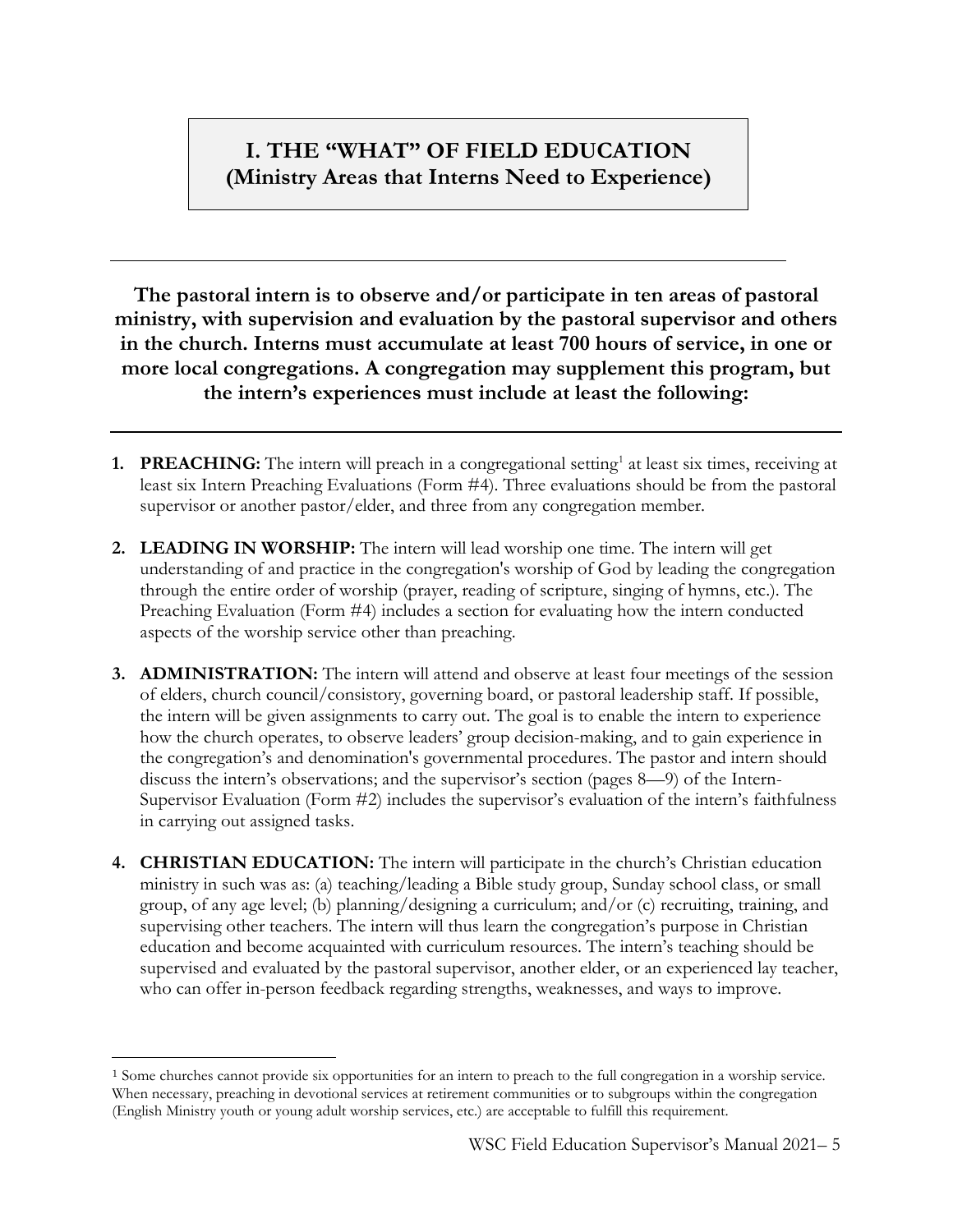- **5. VISITATION:** The intern will make six visits, preferably with a pastor or elder. These may include pastoral visits in members' homes; hospital visitation; nursing home ministry; prison ministry; personal ministry to the bereaved; or, where appropriate, appointments for spiritual care at a coffee house or restaurant. In congregations that have a variety of kinds of visitation, it is best to expose the intern to different kinds/purposes of visitation.
- **6. EVANGELISM:** The intern will participate in the congregation's evangelism program, and/or will initiate conversations that provide at least four opportunities to present the gospel to an unbeliever. Although the pastoral supervisor may not observe these opportunities to share the good news with non-Christians, the intern and supervisor should discuss them in their regular meetings.
- **7. DIACONAL MINISTRY:** The intern will attend at least one meeting of the church's deacons, observing the wisdom and compassion that the congregation's mercy ministries require. If deacons do not meet regularly, the intern should participate directly in some other form of mercy ministry.
- **8. DISCIPLING:** The intern will disciple one person in his Christian life. This area envisions ongoing relationship of spiritual mentoring, support, and accountability that helps another Christian grow in faith and knowledge. (Although there is no minimum timeframe, "discipling" is an extended process that differs from a one-time "visit.") Although the pastoral supervisor may not observe directly this opportunity to nurture a fellow-believer in Christ, the intern and supervisor should discuss the intern's discipling experience in their regular meetings.
- **9. COUNSELING:** The intern will observe the pastor in a counseling situation at least once. This can be in a formal or informal setting.
- **10. CROSS-CULTURAL MINISTRY:** The intern will minister in some cross-cultural setting, a context different from his own ethnic or socio-economic situation. The supervisor or other mature members of the congregation should discuss with the intern his experience of interacting flexibly, humbly, and graciously with people of other cultures.

### **Further examples of participation and/or observation that fulfill these categories are described under each ministry on the Field Education Agreement (Form #1).**

Interns are sometimes employed by churches for specialized ministries, such as ministries to children or youth. Such positions typically fulfill parts of the field education requirement, but not all ten ministry areas. Therefore, specialized and focused ministry positions, as valuable as they may be, typically will not in themselves fulfill the broad requirements of the WSC field education program.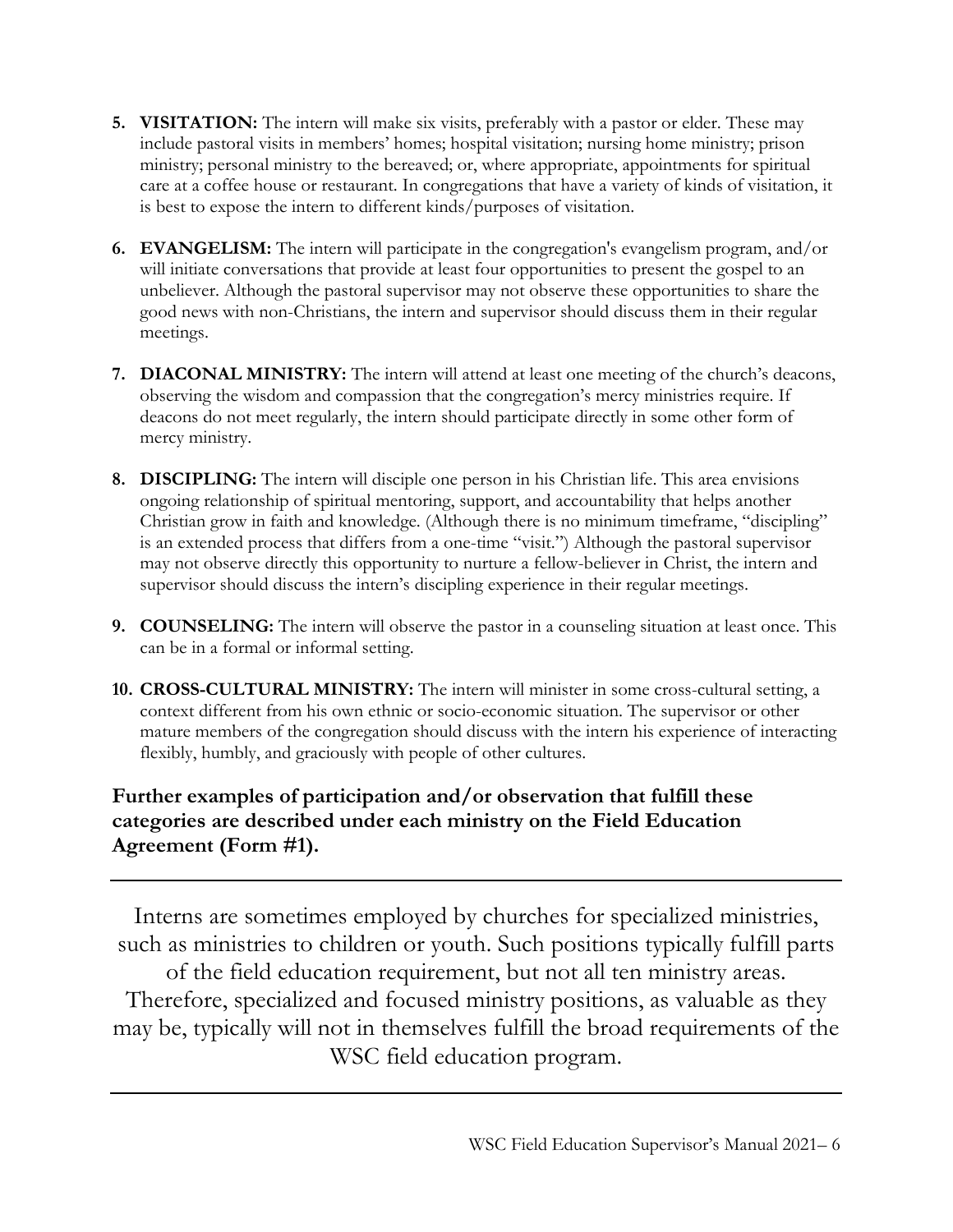## **GUIDELINES FOR PASTORAL SUPERVISORS**

### **Please use these suggestions as guides to help you plan for significant training experiences for the intern under your care.**

- $\Diamond$  You are the intern's mentor, model, and coach for the time he is under your supervision. Consider yourself as contributing to the training of the seminarian for pastoral ministry.
- $\Diamond$  Your intern will learn not only from watching how you carry out ministry tasks, but also from observing how you relate to your family, to other leaders, to church members, and to the intern himself.
- $\Diamond$  As his shepherd, both encourage and challenge the intern, admonishing him faithfully and compassionately and providing correction (where needed) with gentleness as well as clarity. Your aim is to promote his spiritual maturity both in your words and your personal interaction with him, as well as to train him with a view toward enhancing his ministerial gifts and skills.
- $\Diamond$  Meet with your intern at the beginning of the internship to discuss what will be expected of him and the oversight and mentoring he will receive. As an outcome of this conversation, the intern will complete the Field Education Agreement (Form #1), sign it, and give it to you to review and sign. The intern will then file a copy of the Agreement with the director of field education.
- $\Diamond$  Familiarize your intern with your congregation's organization and program, and outline his assigned responsibilities. Describe the areas of his freedom and creativity, and where he may obtain counsel and support.
- $\Diamond$  Help the intern to set reasonable goals for himself, to plan skillfully. Help him arrange a schedule for his time.
- $\diamond$  Meet with your intern on a regular basis to monitor his planning and progress, to provide pastoral care and encouragement, to share your perspectives on the goals of ministry and the issues and challenges of church life, to offer guidance on ministry situations and issues he has encountered, and to help him evaluate his own gifts and spiritual life.
- $\Diamond$  Give him exposure to all the age levels in the congregation.
- $\diamond$  Provide him the opportunity to observe Christian family life in the congregation by having him and his family in your home and the homes of other leaders and members.
- $\Diamond$  Help your intern develop an appropriate confidence in the gifts and graces that God's Spirit has given him. Allow him to think for himself and ask his opinion on problems that arise.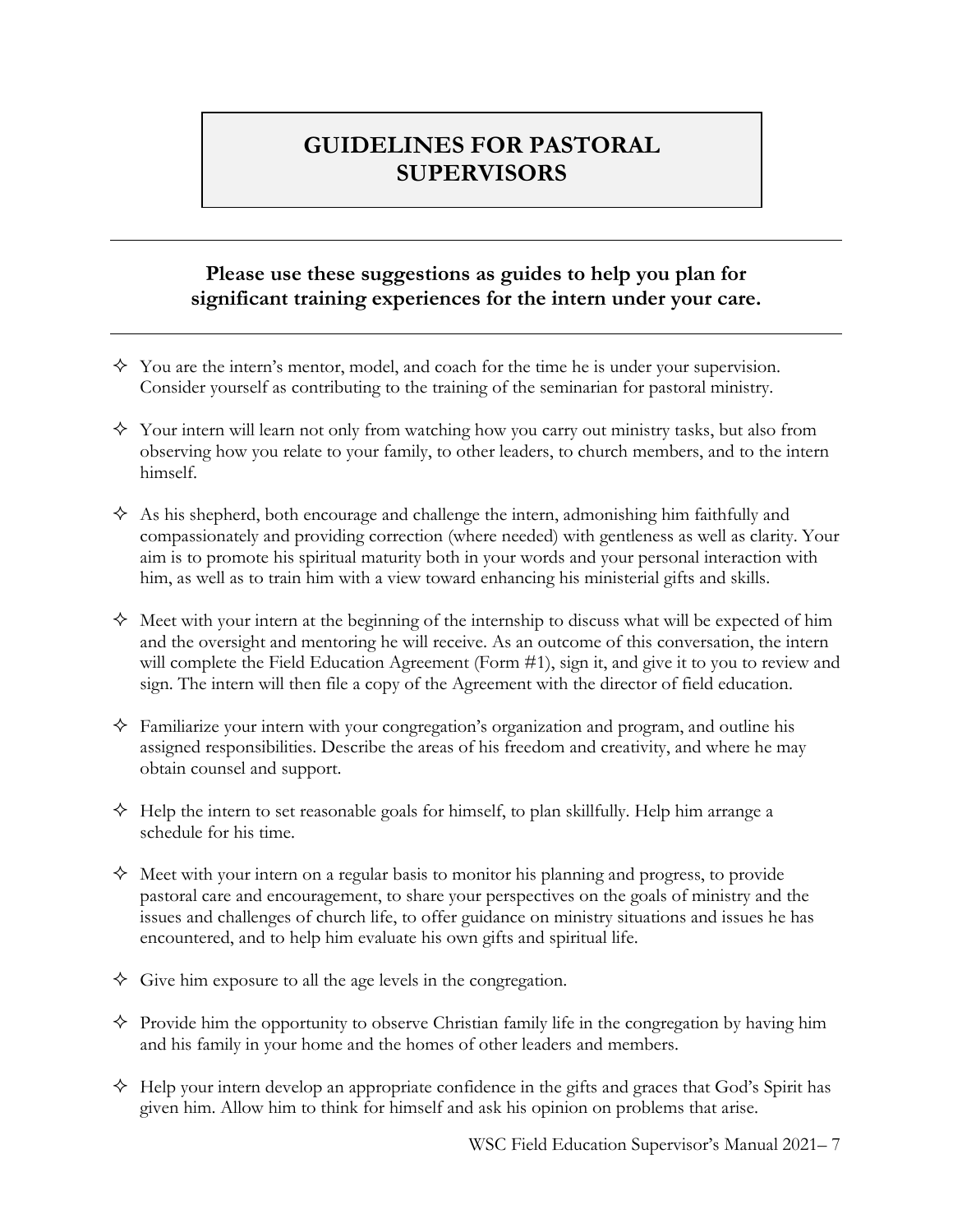- $\Diamond$  Although your intern has much to learn, view and treat him as a junior "partner" in pastoral ministry. Thrust responsibility on him gradually, but build his acceptance of responsibility.
- $\Diamond$  Hold him accountable for his responsibilities. When the intern is given assignments to work independently of your immediate supervision, require some form of accountability, perhaps a written report or a conference. When appropriate, engage others in the congregation in mentoring the intern and monitoring his ministry activities.
- $\Diamond$  Help your intern think through the context of his ministry. Discuss with him the ways in which the demographics, geography and culture of the congregation and community affect the shape of faithful ministry in this particular congregation.
- $\Diamond$  Give him a taste of all the work you do as a pastor, including pastoral counseling, as well as different types of pastoral calls such as hospital, shut-ins, new visitors, church families and evangelistic interactions with non-Christians.
- $\Diamond$  Invite him to observe board and committee meetings. Guide him afterwards in processing what he has observed. If possible, assign some official responsibilities to your intern and evaluate his faithfulness and competence in fulfilling those tasks.
- $\diamond$  When he preaches and participates in leading worship services, provide your own evaluation and suggestions in person afterwards. Arrange for members of the congregation to evaluate his sermons as well. (He is required to submit at least six sermon evaluations, three from you and three from other congregation members.)
- $\Diamond$  Be sensitive to his individual needs. Show him, in the way you shepherd him, the type of pastoral care, speaking truth in love, that you hope for him to extend to others. Help him to determine the context in which his gifts can be used well in the kingdom.
- $\diamondsuit$  Cooperate with him in meeting the field education requirements of the seminary. The intern is required to submit all relevant documents and evaluations. The intent of these evaluations will help to track the progress of the intern for himself, the congregation, the seminary and the presbytery, classis, or other ordaining body.
- $\Diamond$  Feel free to confer at any time with the seminary's director of field education to seek clarification or counsel and to express questions or concerns. Contact may be by email: [fieldeducation@wscal.edu;](mailto:fieldeducation@wscal.edu) or by phoning Dr. A Craig Troxel at 760-480-8474 (extension 118).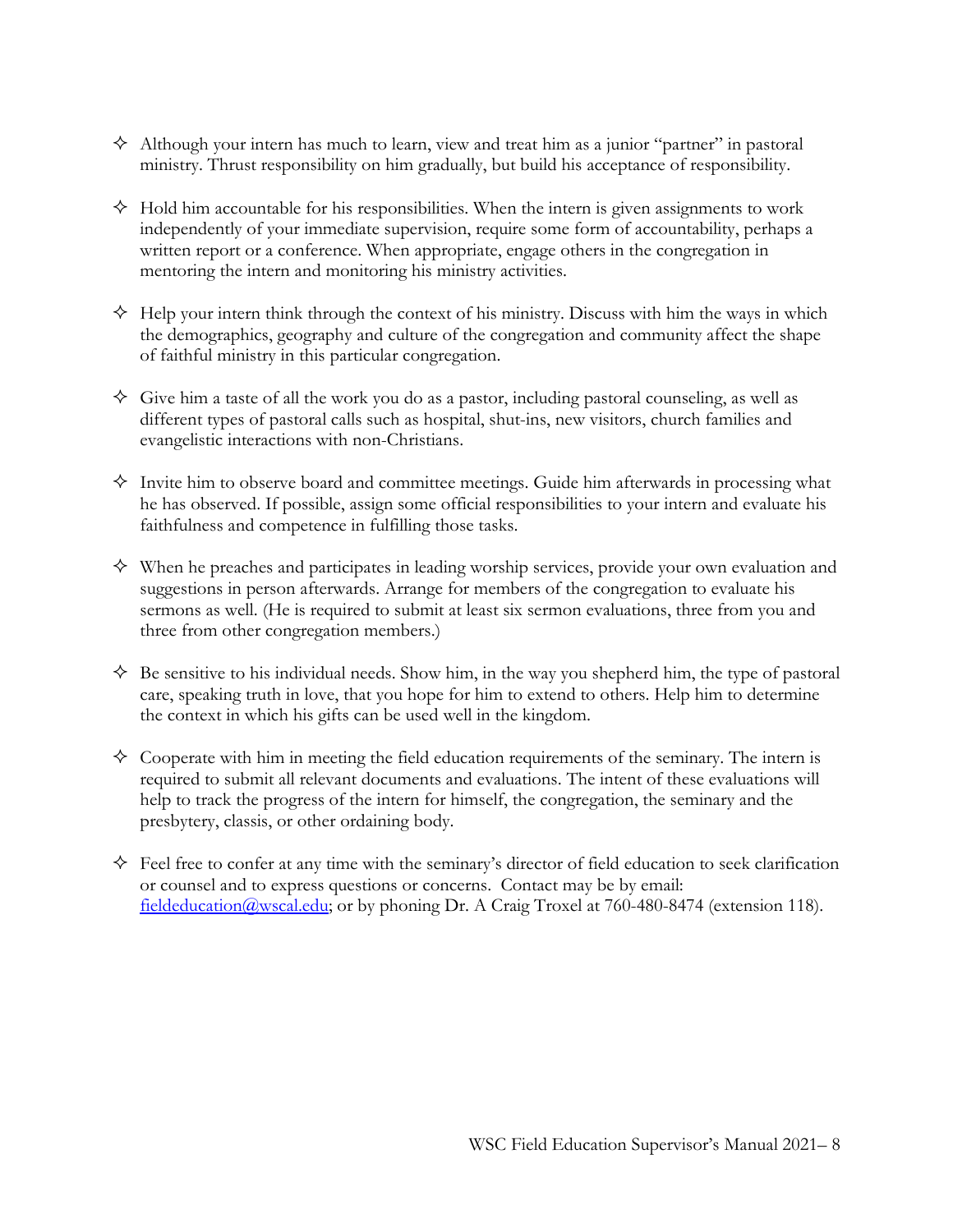## **IV. THE "HOW" OF FIELD EDUCATION (Alternative Internship Formats)**

### **The requirement of 700 hours of supervised and evaluated field education experience can be fulfilled in a variety of ways: ongoing, part-time internship; fulltime summer internship; or a combination of internship formats.**

The field education program has sufficient flexibility to meet the needs of the intern and the congregation or congregations he serves. In general, WSC encourages two kinds of internship experience:

- a) Ongoing, part-time ministry responsibilities in the life of a local congregation. Such internships can be over extended time periods (several years) and run concurrently with the intern's on-campus studies during the academic year.
- b) A summer internship involving up to three months of full-time ministry experience under a mentor-pastor. This format typically involves the intern in the wider range of the pastorate's daily activities and responsibilities. The intern may fulfill a summer internship program as early as the summer following his first academic year of M.Div. studies.

Interns often fulfill the 700 hours and ten ministry areas required in FE691 Pastoral Internship through **a combination** of these internship formats, such as:

- Ongoing, part-time internship during the academic year in a nearby congregation, along with a full-time summer internship, either in the same congregation or in a different church.
- Two summer internships in different congregations, or in the same congregation.

**Financial Arrangements:** Due to differences in cost-of-living across various regions, in congregations' size and resources, and in interns' needs, Westminster Seminary California does not recommend a specific amount of financial compensation for pastoral interns. However, WSC strongly encourages churches to remunerate interns as adequately as possible, using these guidelines when possible:

• The congregation should reimburse the intern for all or a portion of his field education fee. (The field education fee can be found in the academic catalogue, in financial information section of the appendices.) This fee is charged to the student/intern only once in his M.Div. program, so a congregation in which an intern fulfills only part of his pastoral internship (for example, in one summer internship) may "pro-rate" the amount it provides for the FE fee.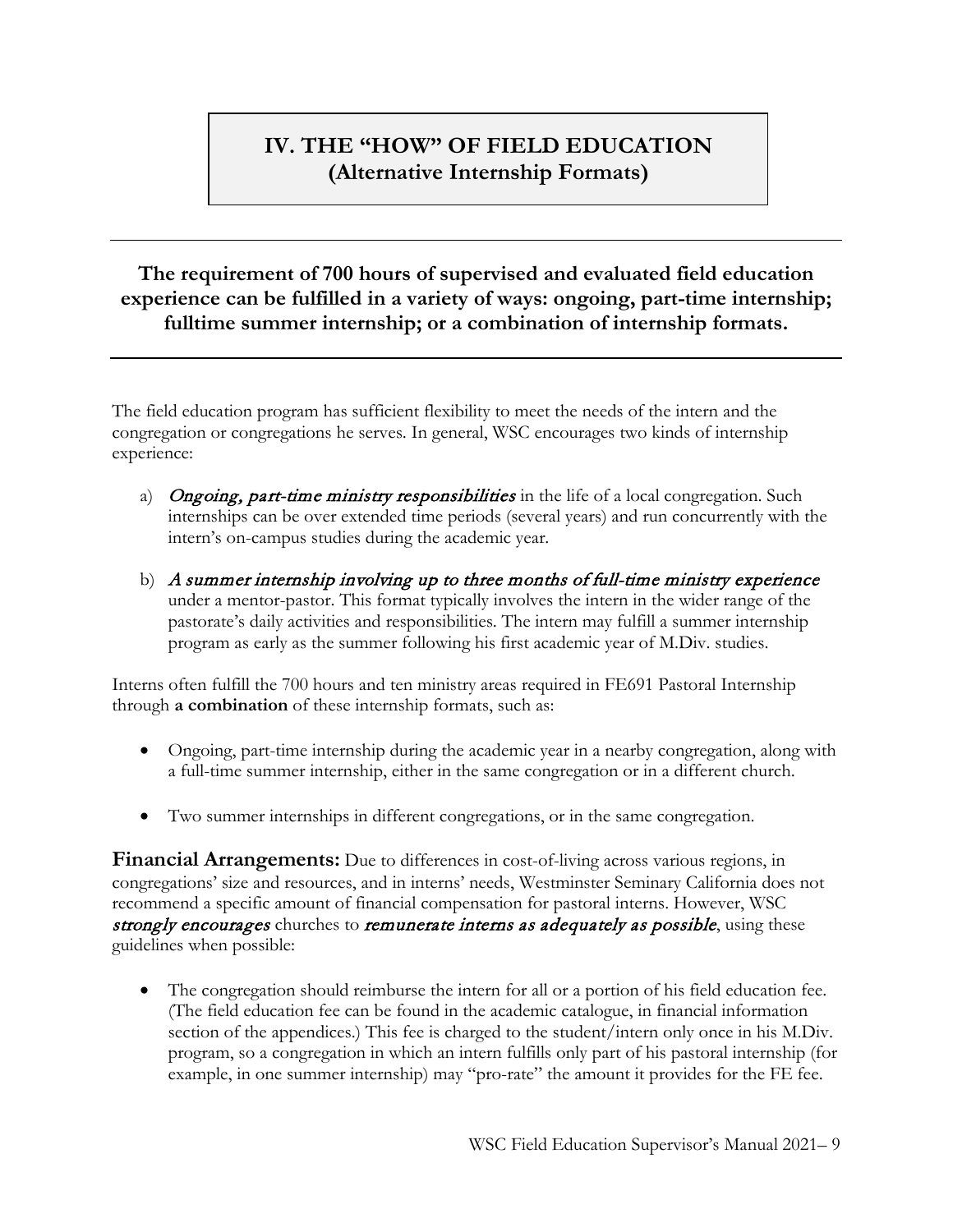- In addition, the seminary encourages the congregation to compensate the intern equitably for services rendered.
- Compensation of interns is especially important for *full-time summer internships* that preclude other gainful employment over the months when seminary courses are not in session.
- For *summer internships at a distance* from WSC's campus in Escondido, churches are strongly encouraged to provide—in addition to equitable compensation—resources for temporary housing and ground transportation during the internship, and reimbursement for two-way travel expenses between WSC and the church's location.

### **A. ONGOING, PART-TIME INTERNSHIPS**

Ongoing, part-time internships in churches located within commuting distance of the seminary campus give interns the opportunity to get to know and be known by their pastoral supervisors and the members of the congregation over an extended period of time. Interns experience the rhythms of the church's life throughout the seasons of the year. Their ministry experience in the church enriches the seminary studies that they are pursuing concurrently with the internship, and vice versa.

#### **IN THE BEGINNING**

Position description and search: Churches seeking part-time, year-round interns should submit a position description to the director of field education (fieldeducation @wscal.edu). The DFE will publicize the opening to the seminary intern body. The position description should include:

- a profile of the congregation and its denomination;
- expectations such as denominational affiliation, licensure, etc.;
- anticipated responsibilities of the pastoral intern;
- provisions for pastoral supervision and evaluation;
- compensation (if any); and
- contact information for the supervisor. Potential interns will be encouraged to contact the church/supervisor directly to explore the "fit" between intern and congregation.

**Field Education Agreement:** A Field Education Agreement is drawn up and signed by the pastoral supervisor and the intern, and then filed with the Director of Field Education. The completion of this form at the outset of an internship gives the intern and his pastoral supervisor opportunity to discuss and clarify expectations on both sides as they begin to minister together. This agreement should be as specific as possible, with measurable goals and procedures. At the same time, as the internship unfolds some specifics of the Agreement will often undergo change.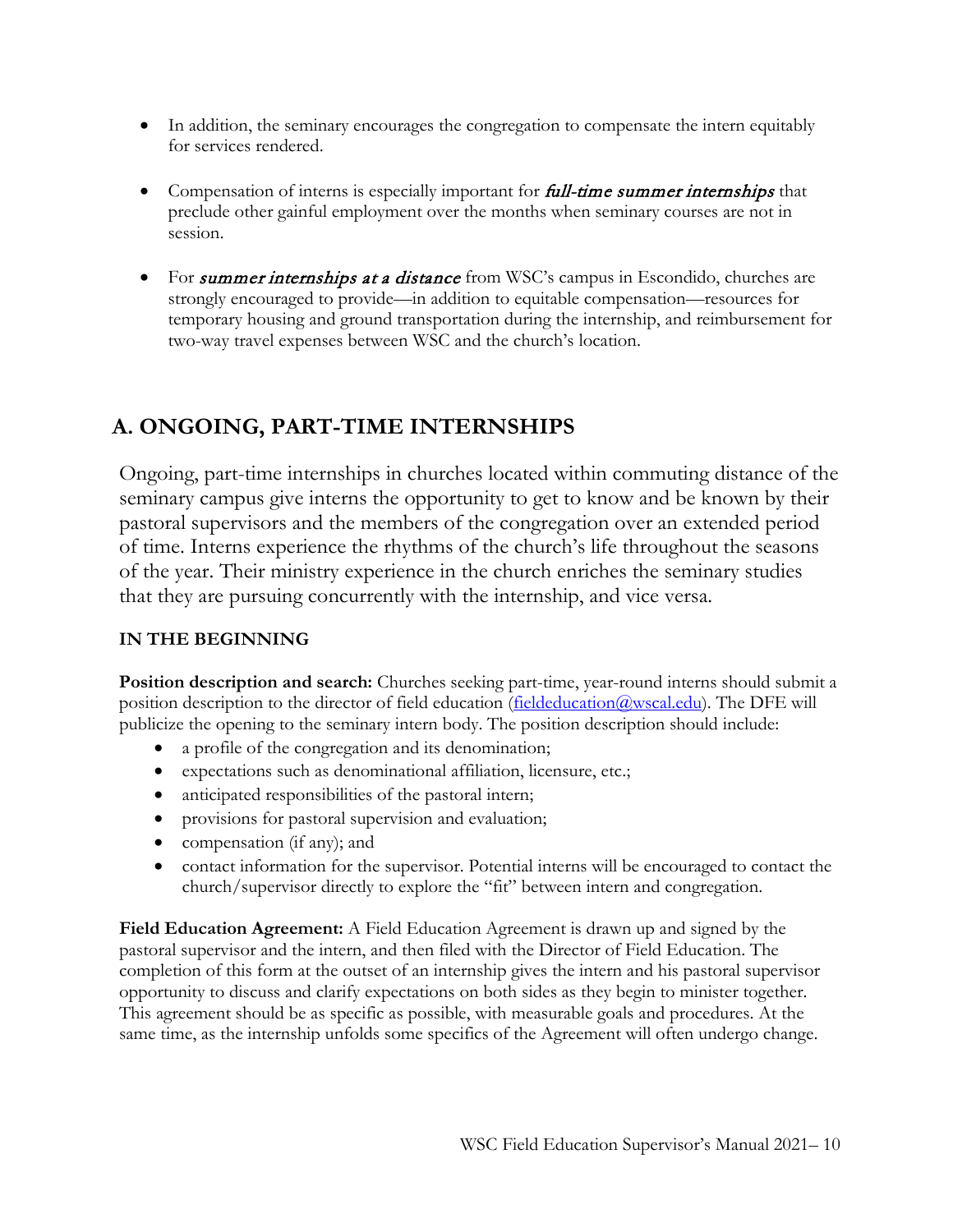#### **THROUGHOUT THE YEAR(S)**

Pastoral supervisors and their interns should meet on a regular basis throughout the internship for mentoring, advice on ministry issues that arise, and interactive evaluation of the intern's growth in maturity in Christ and development of abilities to minister God's Word and care for people. Although the seminary requests submission of an Intern-Supervisor Evaluation only once a year, regular interaction is crucial, both for the intern's guidance and for the supervisor's observation of the intern's growth.

#### **ONCE A YEAR**

M.Div. students are required to submit Field Education *Intern-Supervisor Evaluation* forms at least once annually, by **September 30**. Each form should record all internship hours and ministry activities completed over the previous academic year and summer (September through August), and should include the intern's self-evaluation and the supervisor's comment on the intern's ministry, character, and self-evaluation over the last year.

The majority of the *Intern-Supervisor's Evaluation* concerns the intern's report of his ministry activities, analysis of the congregation and its community context, and self-evaluation. On the last two pages the Supervisor certifies the intern's completion of the activities reported and evaluates the intern's character as a follower of Christ and competencies for ministry to the church.

This annual deadline (**September 30**) serves several purposes:

- The intern and his pastoral supervisor have opportunity to review the intern's progress on a regular basis, when memories are fresh.
- Successive Intern-Supervisor Evaluations can track the intern's growth in maturity and ministry skills.
- The DFE can monitor the intern's progress toward completion of Field Education requirements, to ensure that this M.Div. requirement is completed timely.

#### **PREACHING EVALUATIONS**

**Intern Preaching Evaluation** forms may be submitted to the DFE at any time. They are most effective when they are **completed soon after the intern has preached, and submitted promptly**. At least, Preaching Evaluations received over the previous academic year should be submitted to the DFE by the September 30 deadline for the Intern-Supervisor Evaluation. Preaching Evaluations may be submitted to the DFE, either by the *evaluator* or by the *intern*, either via *email* [\(fieldeducation@wscal.edu\)](mailto:fieldeducation@wscal.edu) or by *regular mail* (Field Education, Westminster Seminary California, 1725 Bear Valley Pkwy., Escondido, CA 92027).

#### **IN CONCLUSION**

The Supervisor's Final Evaluation should be submitted only at the conclusion of an internship. The focus of this Final Evaluation is on the pastoral supervisor's summative assessment of the intern's character and competencies for aspects of pastoral ministry. We recommend that the completion of this form be the occasion for a thorough conversation between the supervisor and the intern regarding the intern's spiritual fitness and gifting for pastoral ministry.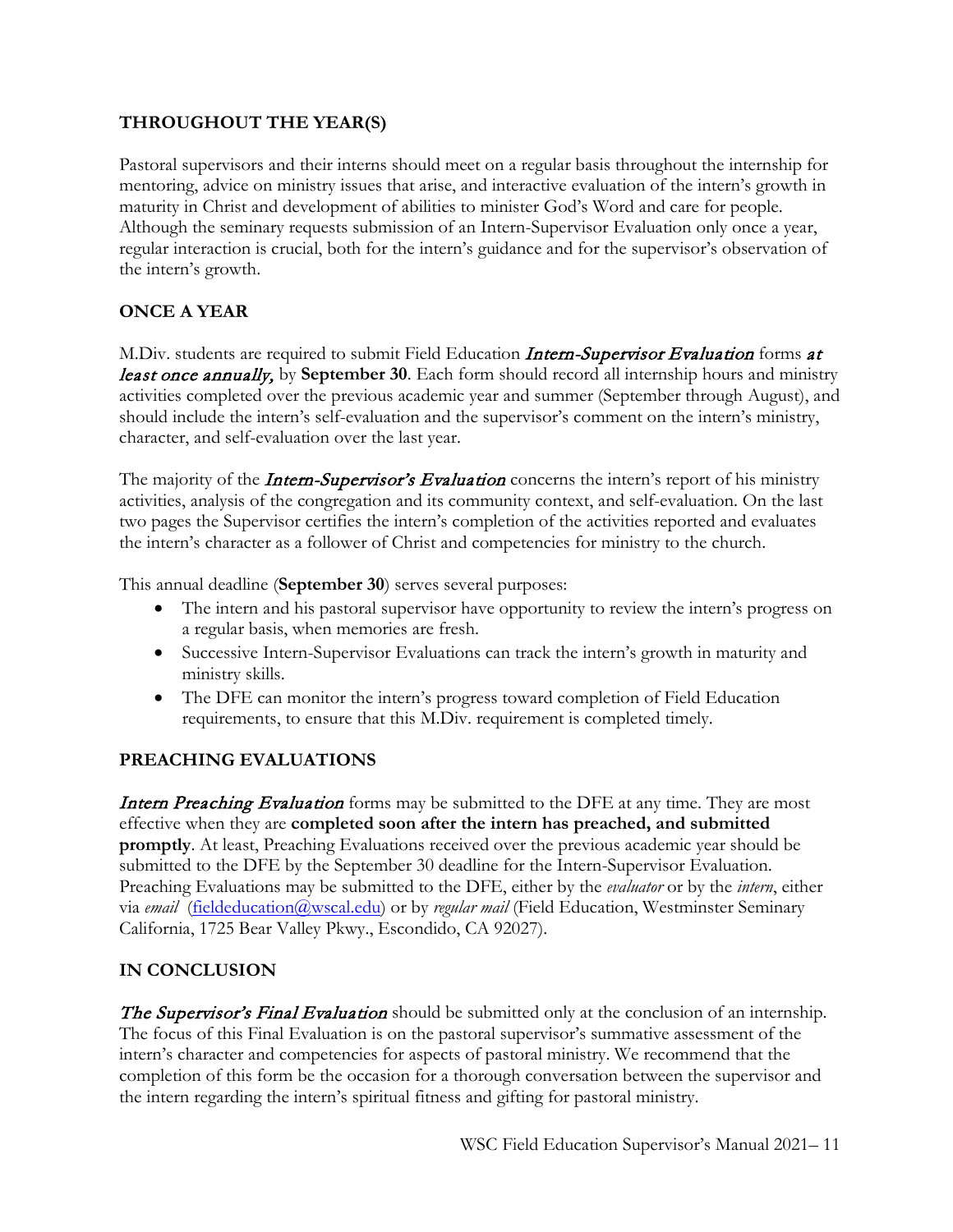#### **IN THE SENIOR YEAR**

Pastoral supervisors of interns engaged in ongoing, part-time internships are asked to **remind their** interns of the deadlines for submitting of all field education materials in the final year of their M.Div. studies:

- **Desirable**: By **JANUARY 31** of the academic year in which the intern expects to graduate, he submits all Agreements, Intern-Supervisor Evaluations, Supervisor's Final Evaluation(s), and Preaching Evaluations.
- **Mandatory:** By *APRIL 30* of the academic year in which the intern expects to graduate, he must submit all Agreements, Intern-Supervisor Evaluations, Supervisor's Final Evaluation(s), and Preaching Evaluations.

### **B. SUMMER INTERNSHIPS**

A summer internship enables an intern to experience the demands of *fulltime* pastoral ministry for a brief period (2 to 3 months), often in a congregational context other than the church in which he ordinarily worships. Summer internships also enable congregations at a distance from the seminary campus to participate in the nurture of candidates for pastoral ministry.

#### **IN THE BEGINNING**

**Position description and search:** Churches seeking summer interns should submit a position description to the director of field education, who will publicize the opening to the M.Div. student body. The position description should include:

- a profile of the congregation and its denomination;
- expectations such as denominational affiliation, licensure;
- anticipated responsibilities of the pastoral intern;
- provisions for pastoral supervision and evaluation; compensation; and
- the supervisor's contact information. Potential interns will be encouraged to contact the church/supervisor directly to explore the "fit" between intern and congregation.

**Field Education Agreement:** A Field Education Agreement is drawn up and signed by the pastoral supervisor and the intern at the beginning of the summer, and then filed with the Director of Field Education. The completion of this form at the outset of an internship gives the intern and his pastoral supervisor opportunity to discuss and clarify expectations on both sides as they begin to minister together. This agreement should be as specific as possible, with measurable goals and procedures. At the same time, as the internship unfolds some specifics of the Agreement will often undergo change.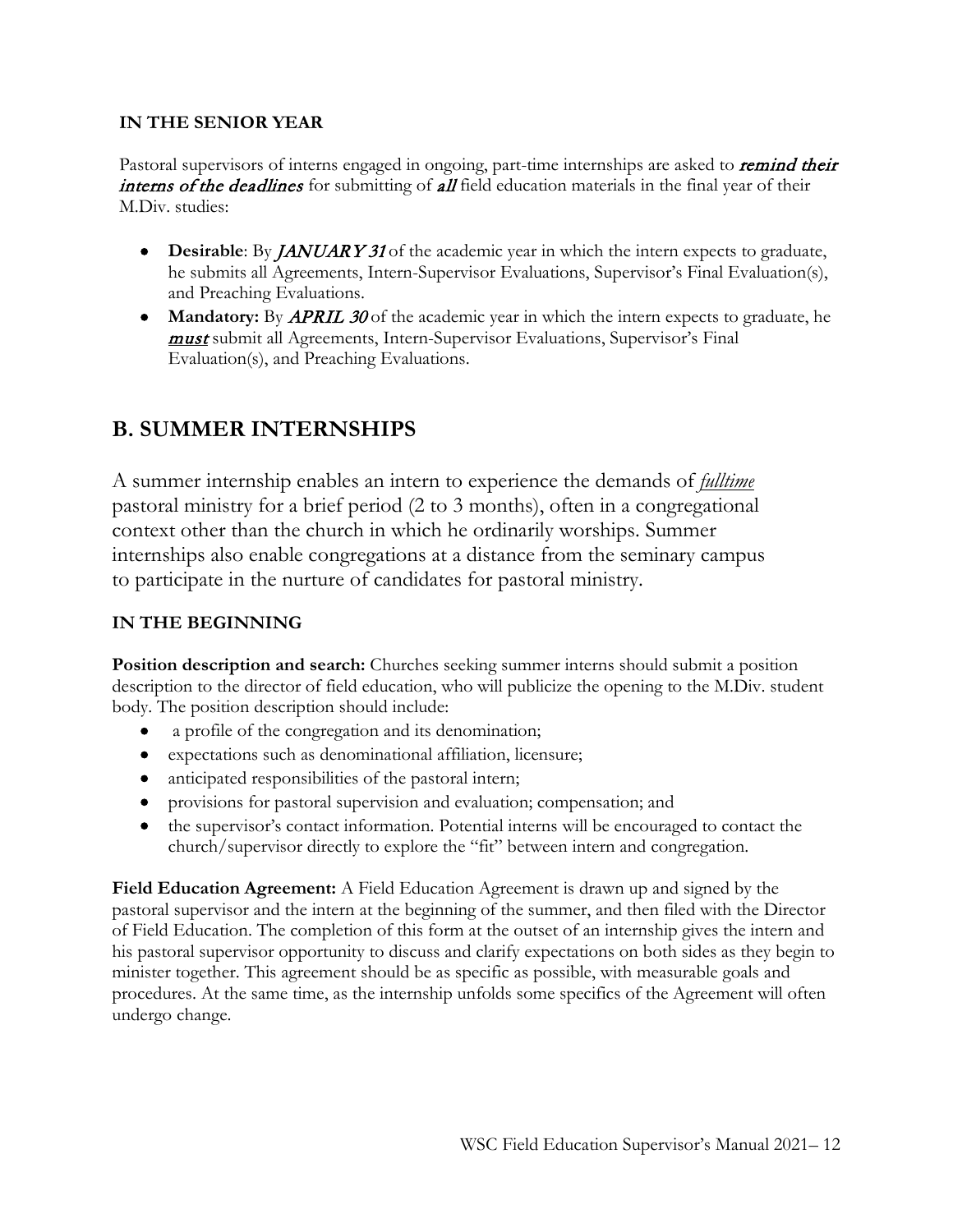#### **THROUGHOUT THE SUMMER**

Pastoral supervisors and their interns should meet on a regular basis throughout the summer for mentoring, advice on ministry issues that arise, and interactive evaluation of the intern's growth in maturity in Christ and development of abilities to minister God's Word and care for people. Although the seminary requests submission of an Intern-Supervisor Evaluation only at the conclusion of the summer internship, more frequent interaction is crucial, both for the intern's guidance and for the supervisor's observation of the intern's growth.

If the intern exhibits sufficient maturity, the pastor may be free during the summer to attend a church assembly or synod, or to take vacation. If the supervisor expects to be absent, he should ensure that elders, other church leaders, or a neighboring pastor is available to the intern for consultation.

#### **PREACHING EVALUATIONS**

**Intern Preaching Evaluation** forms may be submitted to the DFE at any time. They are most effective when they are completed **soon after the intern has preached,** and submitted promptly. At least, Preaching Evaluations received over the summer should be submitted to the DFE by the **September 30** deadline (below) for the Intern-Supervisor Evaluation and Supervisor's Final Evaluation. Preaching Evaluations may be submitted to the DFE, either by the *evaluator* or by the *intern*, either via *email* [\(fieldeducation@wscal.edu\)](mailto:fieldeducation@wscal.edu) or by *regular mail* (Field Education, Westminster Seminary California, 1725 Bear Valley Pkwy., Escondido, CA 92027).

#### **IN CONCLUSION**

The Intern-Supervisor's Evaluation and Supervisor's Final Evaluation should be completed and submitted by:

### September 30 immediately following the summer.

The majority of the *Intern-Supervisor's Evaluation* concerns the intern's report of his ministry activities, analysis of the congregation and its community context, and self-evaluation. On the last two pages the supervisor certifies the intern's completion of the activities reported and evaluates the intern's character as a follower of Christ and competencies for ministry to the church.

The focus of the **Supervisor's Final Evaluation** is on the pastoral supervisor's summative assessment of the intern's character and competencies for aspects of pastoral ministry.

Completion of these forms at the end of the summer presents a great opportunity for **a thorough conversation** between the supervisor and the intern regarding the intern's spiritual fitness and gifting for pastoral ministry, up to that point in his preparation.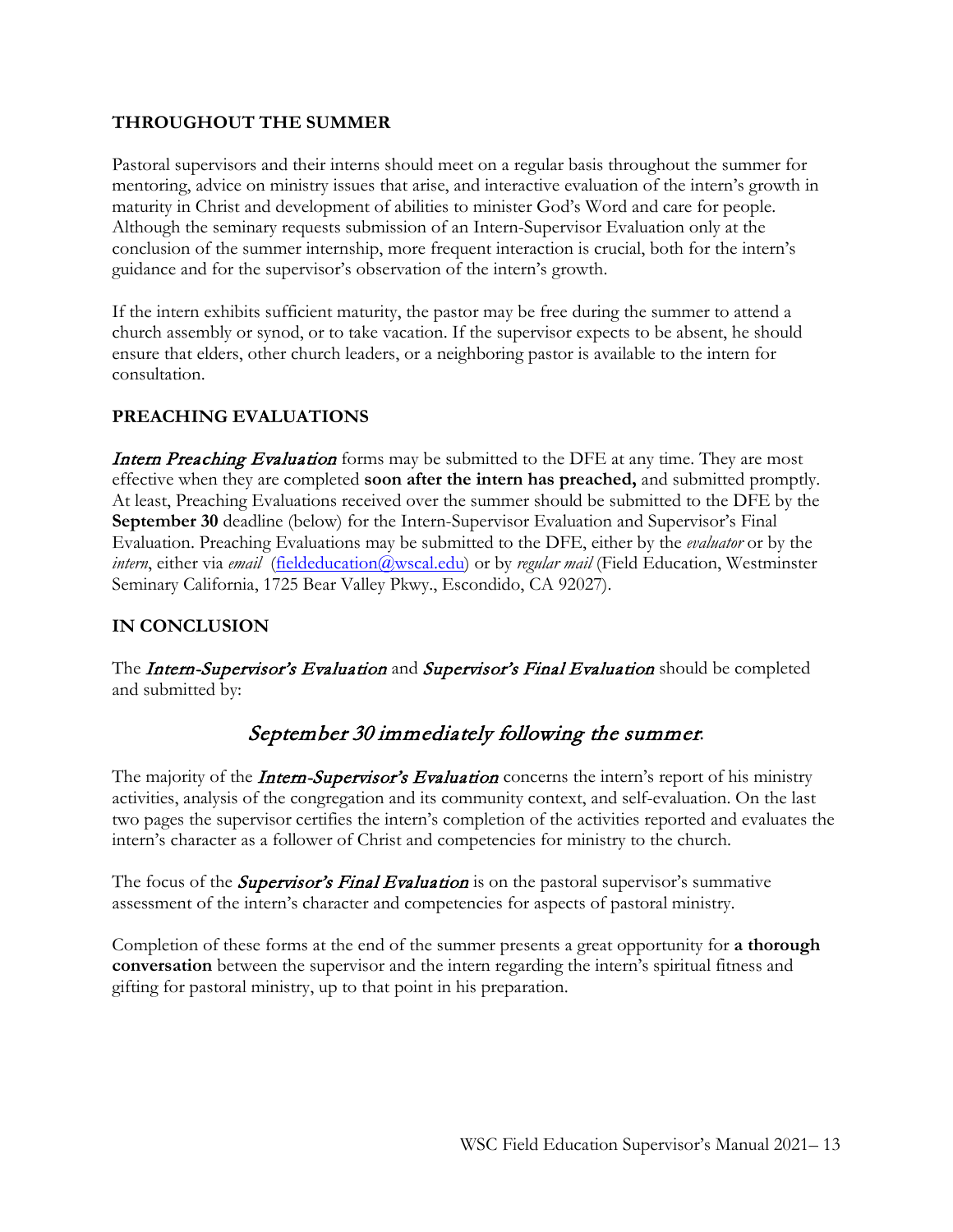## **C. FILING FIELD EDUCATION FORMS**

Evaluation forms (as well as the intern's and supervisor's *Field Education Manuals*) are accessible online and can be downloaded from the seminary's website [\(www.wscal.edu\)](http://www.wscal.edu/):

- From the [www.wscal.edu](http://www.wscal.edu/) homepage, click the "Academics" tab.
	- o From the drop-down menu, select "FIELD EDUCATION & PLACEMENT."
	- o From the "Field Education & Placement" page, click the link to "FIELD EDUCATION PROGRAM (MDIV)."
- Or enter:

*<http://wscal.edu/wsc-gateway/current-students/field-education-and-placement/field-education-program-mdiv/>*

**At the bottom of the "FIELD EDUCATION PROGRAM (MDIV)" page** are links to the manuals, the FE Agreement, and the three Evaluation forms.

The FE Agreement and Evaluations are **in "fillable" .pdf-format**. Interns and supervisors may complete them:

- In **hard copy** by **downloading** them using **Adobe Acrobat** and printing them, completing and signing them. Then the intern submits photocopies or scans to the DFE.
- **Electronically** using the .pdf templates at the address above. The intern and the supervisor should:
	- 1. **Download** the file from the seminary website using **Adobe Acrobat**.
	- 2. **Complete** the Evaluation form by computer.
	- 3. **Save** it (following filename guidelines below).
	- 4. If it is the FE Agreement (Form #1) or the Intern-Supervisor Evaluation (Form #2), the intern and his supervisor should **share the file with each other**, and **each should "sign" it electronically**.
	- 5. The pastoral supervisor can submit the file to the DFE as a pdf attachment emailed to [fieldeducation@wscal.edu.](mailto:fieldeducation@wscal.edu) Or the intern can submit the file through the student information system, Populi, in the Field Education assignments.

### **Filename Guidelines**

Please identify each form submitted electronically with a filename as follows:

FE Agreement Form: Intern's last name, then (without space) first name, then (without space) form 1, then (without space) month (two digits) and year (two digits).

Example FE Agreement form for Dennis Johnson to serve as a pastoral intern beginning in September 2013: johnsondennisform10913.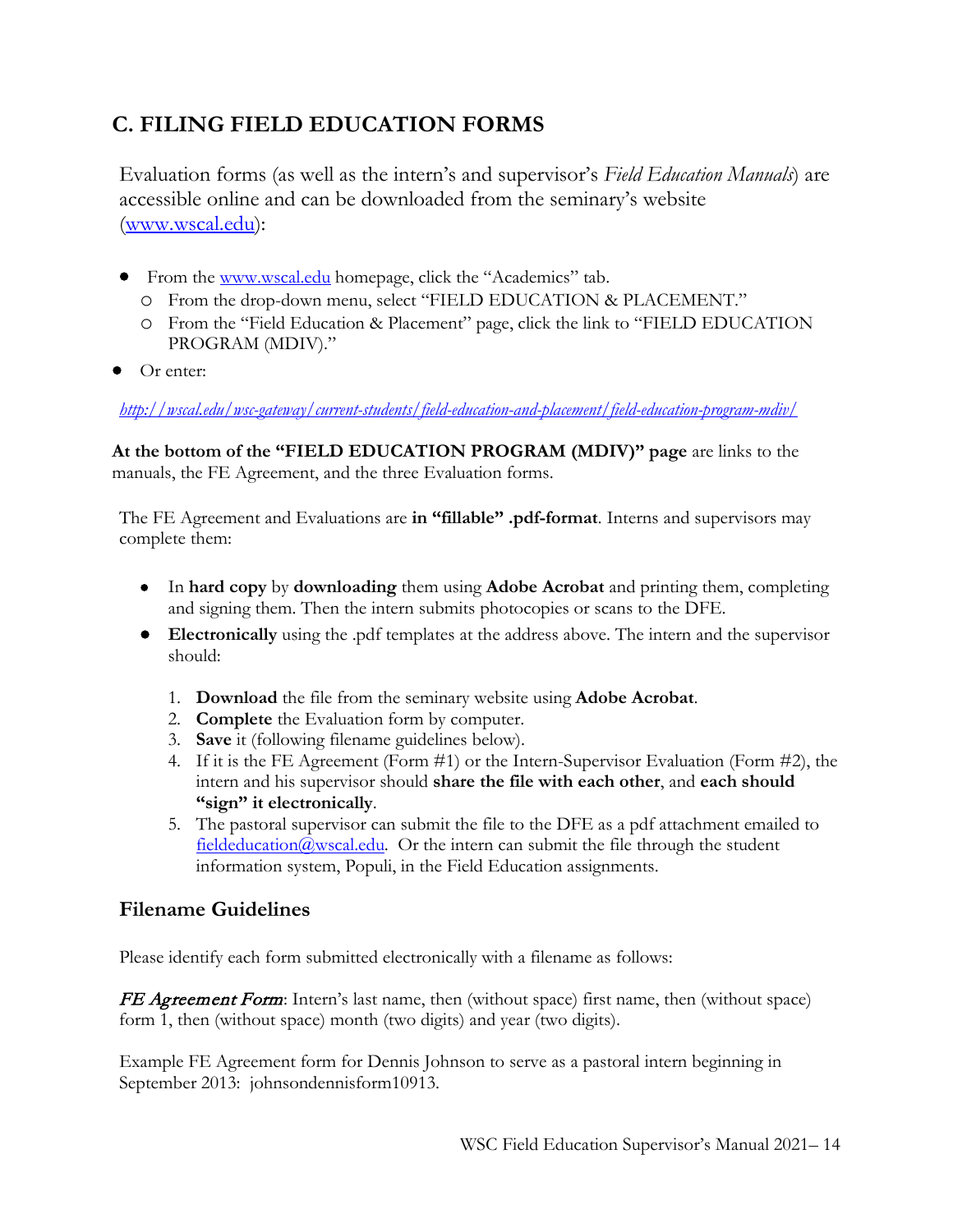Intern-Supervisor Evaluation Form: Intern's last name, then (without space) first name, then (without space) form 2, then (without space) month (two digits) and year (two digits).

Example Intern-Supervisor Evaluation form after his first internship year (September 2014) would be entitled: johnsondennisform20914

Supervisor's Final Evaluation Form: Intern's last name, then (without space) first name, then (without space) form 3, then (without space) month (two digits) and year (two digits).

Example Final Evaluation submitted September 2015: johnsondennisform30915

Sermon Evaluation Form: Intern's last name, then (without space) first name, then (without space) form 4, then (without space) month (two digits) and year (two digits).

Example for a sermon preached in March 2013: johnsondennisform40313

The intern can upload any completed forms through the student information system, Populi. Supervisors can email completed .pdf documents to: [fieldeducation@wscal.edu](mailto:fieldeducation@wscal.edu)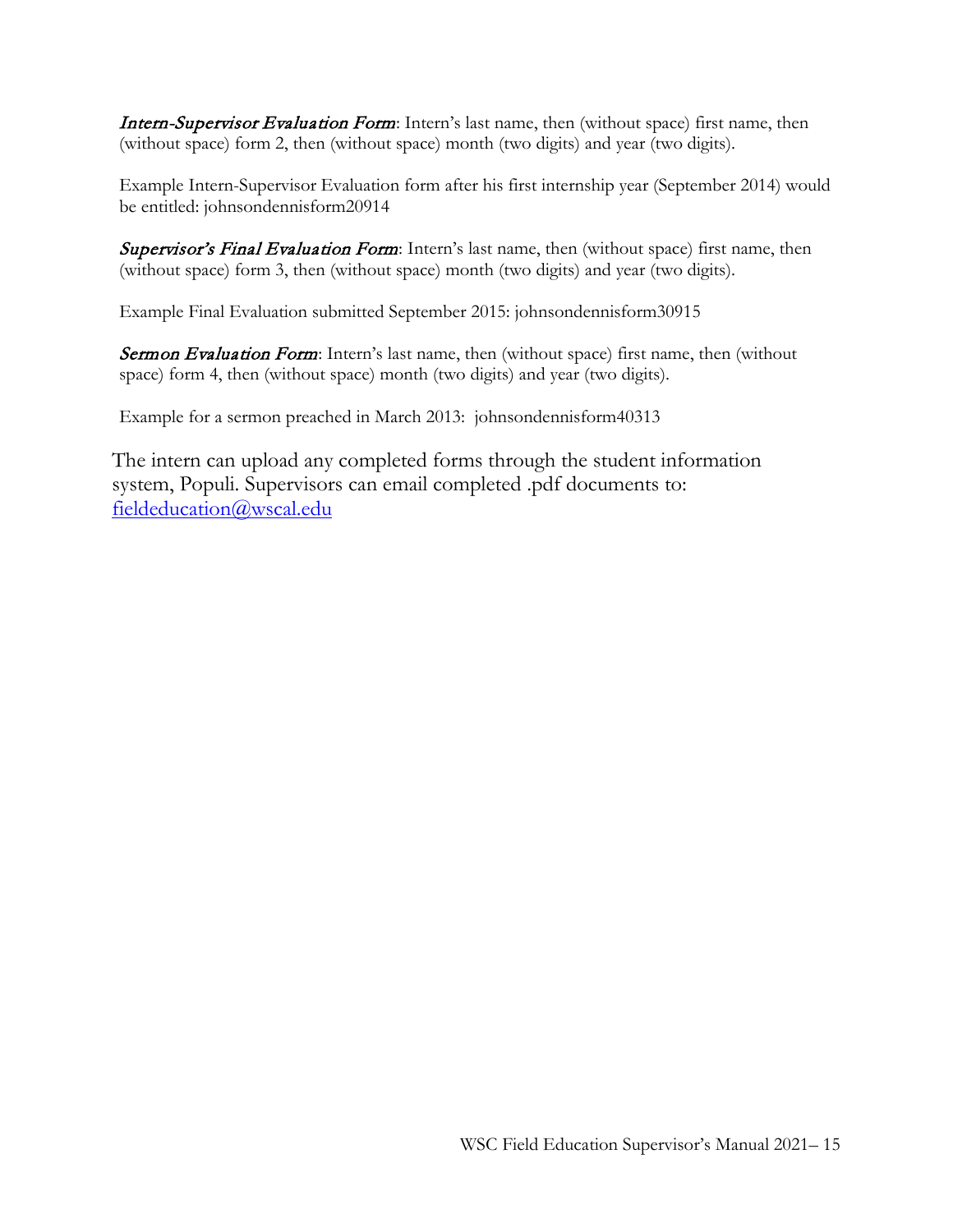

## **Appendix: Guidelines & Forms**

WSC Field Education Supervisor's Manual 2021– 16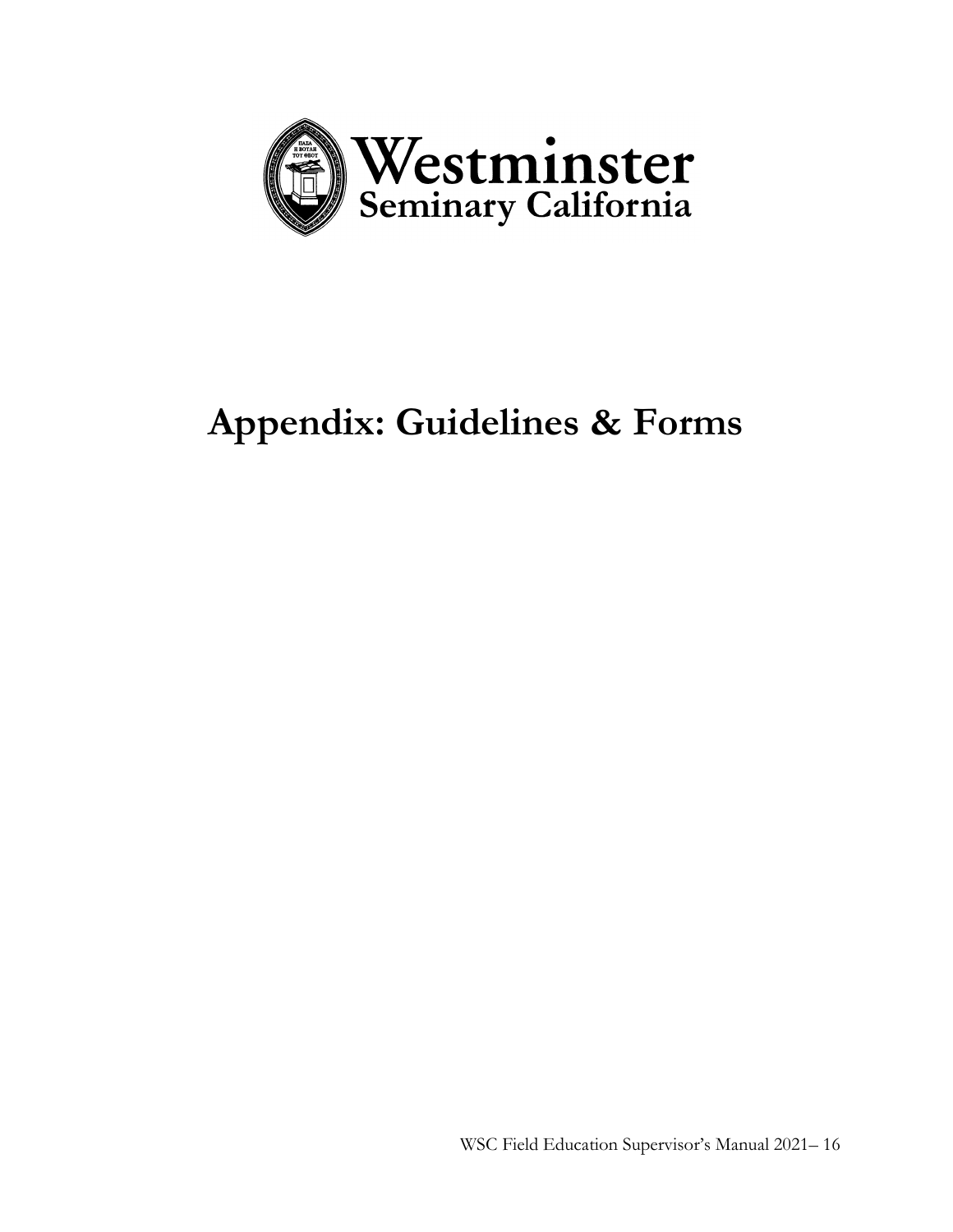## **Field Education Checklist\***

| Accumulated at least 700 intern hours.                                     |
|----------------------------------------------------------------------------|
| Preached at least six times.                                               |
| Obtained at least six Intern Preaching Evaluations.                        |
| Led worship at least one time.                                             |
| Attended at least <b>four</b> elder meetings.                              |
| Prepared and taught at least one Christian Education class or bible study. |
| Made at least six visitations.                                             |
| Had at least <b>four</b> evangelistic opportunities.                       |
| Attended at least one deacons' meeting.                                    |
| Discipled at least one person.                                             |
| Observed at least one pastoral counseling.                                 |
| Ministered in at least one cross-cultural setting.                         |

\*More detailed description of requirements in each of the ten ministry areas is on pages 4—5 above. Note also the sample activities listed for each category on the Field Education Agreement form.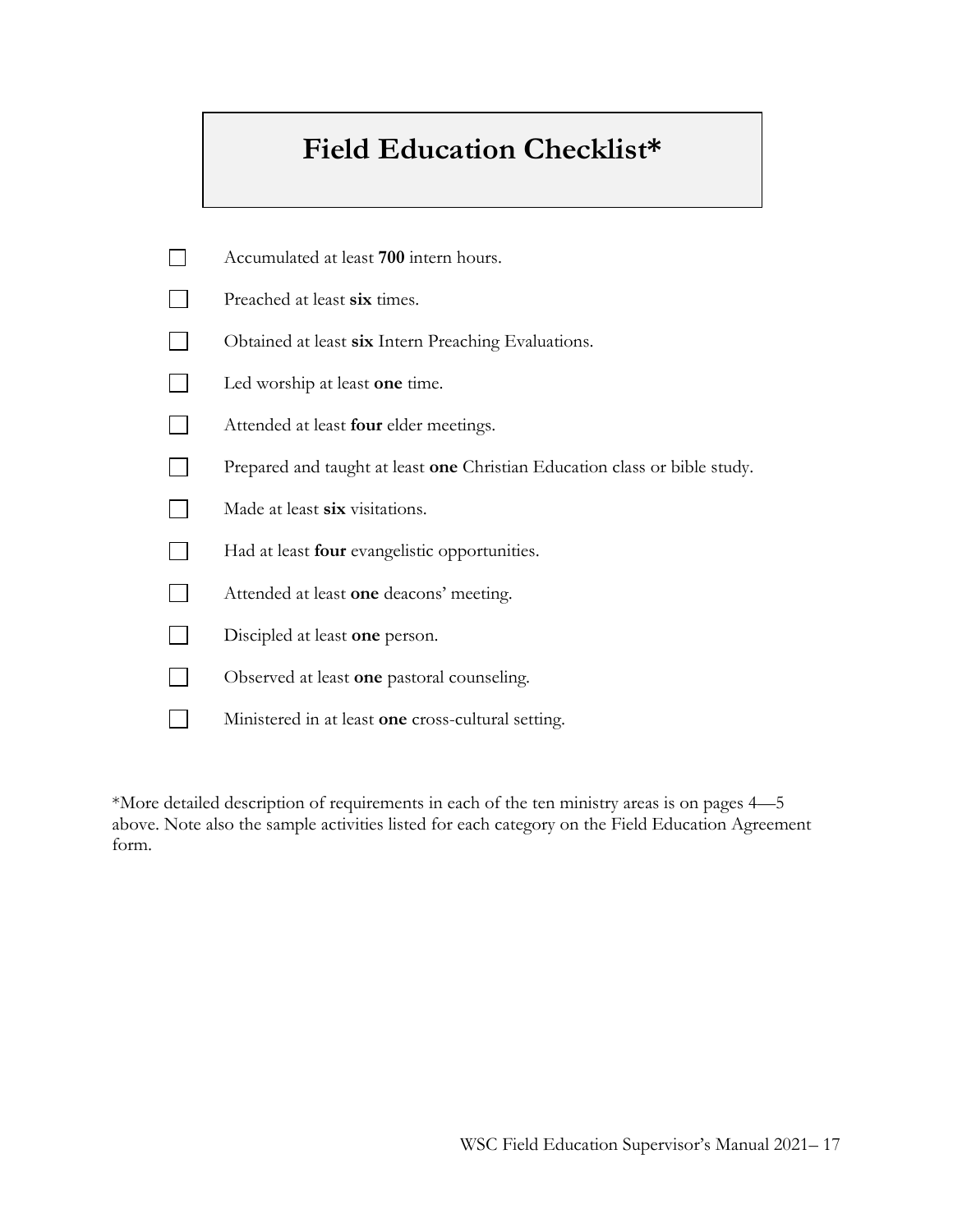## **FREQUENTLY ASKED QUESTIONS**

#### **When should students get started with the field education program?**

EARLY! The seminary requires students to begin the program early in their seminary careers, preferably in the first academic year or the summer that follows it.

#### **A student is already in charge of the youth group in his local church and serves every weekend. Will that count for the field education requirement?**

YES, FOR SOME FIELD EDUCATION REQUIREMENTS, BUT NOT ALL. The field education requirement can be met only by being involved in the broad experiences of the pastoral ministry. For that reason, specialized ministries will be credited toward a *part* of the requirement, but not for all of it.

#### **In some churches, interns are not permitted to attend the meetings of the elders. How can an intern in such a congregation meet the "Administration" requirement?**

CONSULT THE DIRECTOR OF FIELD EDUCATION FOR A SOLUTION. The seminary understands that some internships encounter difficulties because of different cultures and congregational practices. In some circumstances and with approval from the Director of Field Education, another church may be contacted to enable an intern to fulfill this requirement.

#### **In churches that are not led by a body of elders, how can an intern fulfill the "Administration" requirement?**

IDENTIFY THE GROUP WITHIN THE CONGREGATION THAT PROVIDES LEADERSHIP AND OVERSIGHT**.** In some congregations, administrative leadership and pastoral oversight are provided through a structure different from a body of elders (session, council/consistory). The purpose of the "administration" requirement is to allow the intern to observe how church leaders interact and make decisions for the welfare of the flock. The DFE can be consulted about the leadership structure of a particular congregation, to determine an appropriate way for an intern to fulfill this requirement.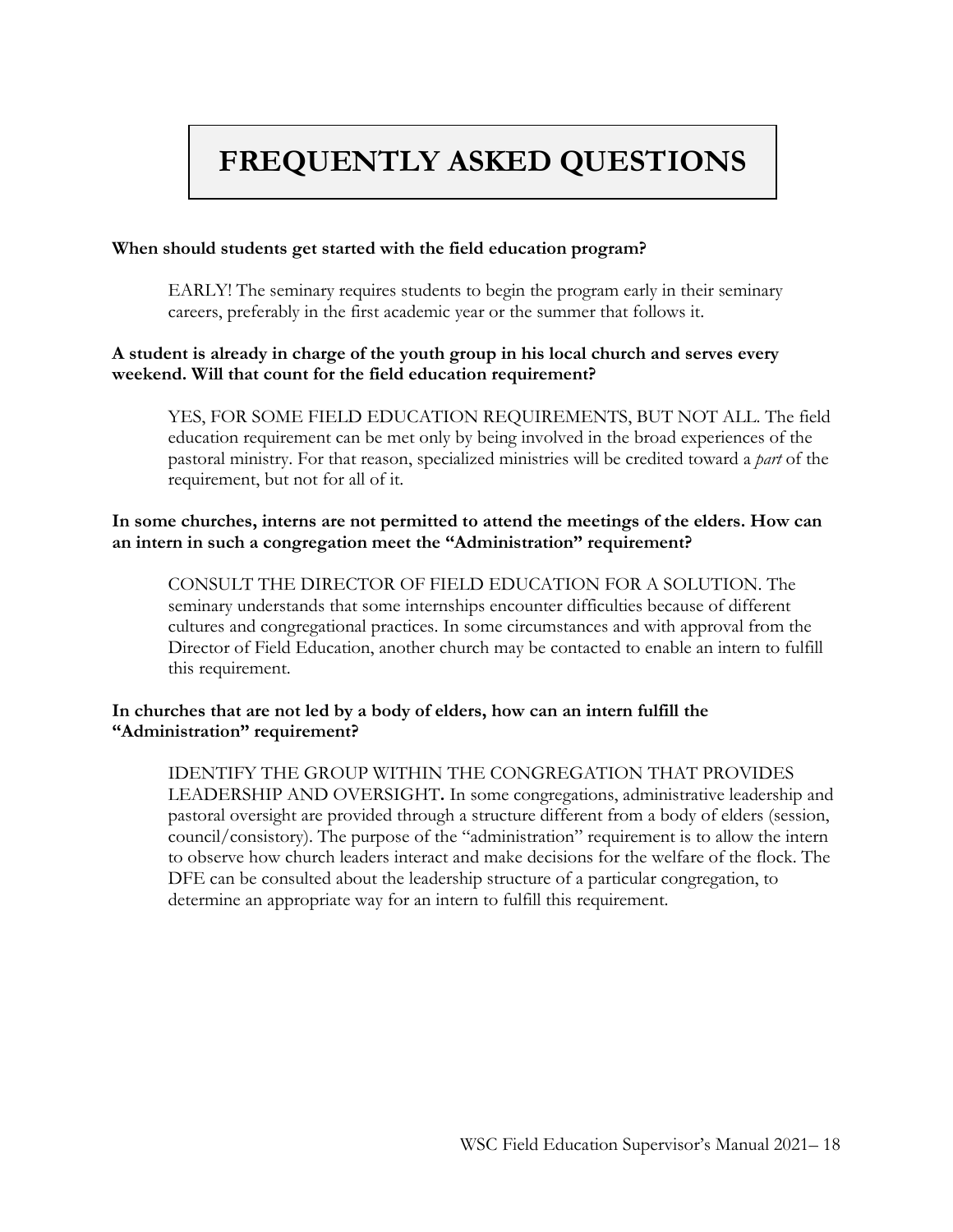**Some students have served in various capacities in their home churches before coming to WSC, or even as pastors. Can ministry experience prior to enrollment at WSC be credited toward fulfillment of the FE691 Pastoral Internship requirements?**

#### NO, PREVIOUS MINISTRY EXPERIENCE DOESN'T "COUNT"—HERE'S WHY:

- (1) Students' ministry experience needs to be both supervised and evaluated. Frequently there is no adequate way of getting thoughtful and accurate evaluations after-the-fact, for work done prior to enrollment at WSC.
- (2) Internship in the local church is an integral part of the student's over-all M.Div. learning experience, providing opportunity to *integrate* what a student is learning in seminary coursework with the experiences and challenges encountered through congregational ministry.

#### **As a pastoral supervisor, am I expected to be present to observe every aspect of an intern's service in the church and beyond?**

NO. Pastoral supervisors typically cannot personally observe all aspects of their interns' activity and experience. It is likely that you will not be on hand to observe the intern's sharing of the gospel with a non-Christian neighbor or coworker, or in conversation at a coffee house. The intern may accompany you in pastoral visitation, but he may also visit individuals or families on his own. Ongoing person-to-person discipling is another ministry area in which you as pastoral mentor may not be present. In such aspects of ministry, your oversight will take place as you and the intern discuss his experiences, giving you opportunity to answer his questions and offer counsel regarding ministry issues that he has encountered.

#### **As I complete the Supervisor's Final Evaluation, how should I indicate areas in which I believe the intern needs significant growth in spiritual maturity or ministry gifts before entering pastoral ministry?**

EVALUATE WHAT YOU HAVE OBSERVED. The Supervisor's Final Evaluation (Form 3) asks you to evaluate your intern according to biblical criteria of qualifications for pastoral ministry with respect to Christ-like character (based on criteria for elders/overseers 1 Timothy 3:1—7) and gifts for ministry (based on Romans 12:6—8). The form also asks your assessment whether "this intern is a good candidate for pastoral ministry." The seminary and the intern understand that a pastoral supervisor can only evaluate the intern in light of his observation over a limited period of time. Nevertheless, your wise observation and frank evaluation are invaluable for the intern's growth in self-perception and for the counsel he receives from the DFE. If your interaction with the intern leaves you uncertain whether he has the gifting or can acquire the spiritual maturity required of pastors, please do not feel compelled to check "Yes" or "No" to the "good candidate for pastoral ministry" question. Rather, use the next box to express your concerns about the intern's qualifications for the pastorate, as you observed his attitudes, relationships, and actions.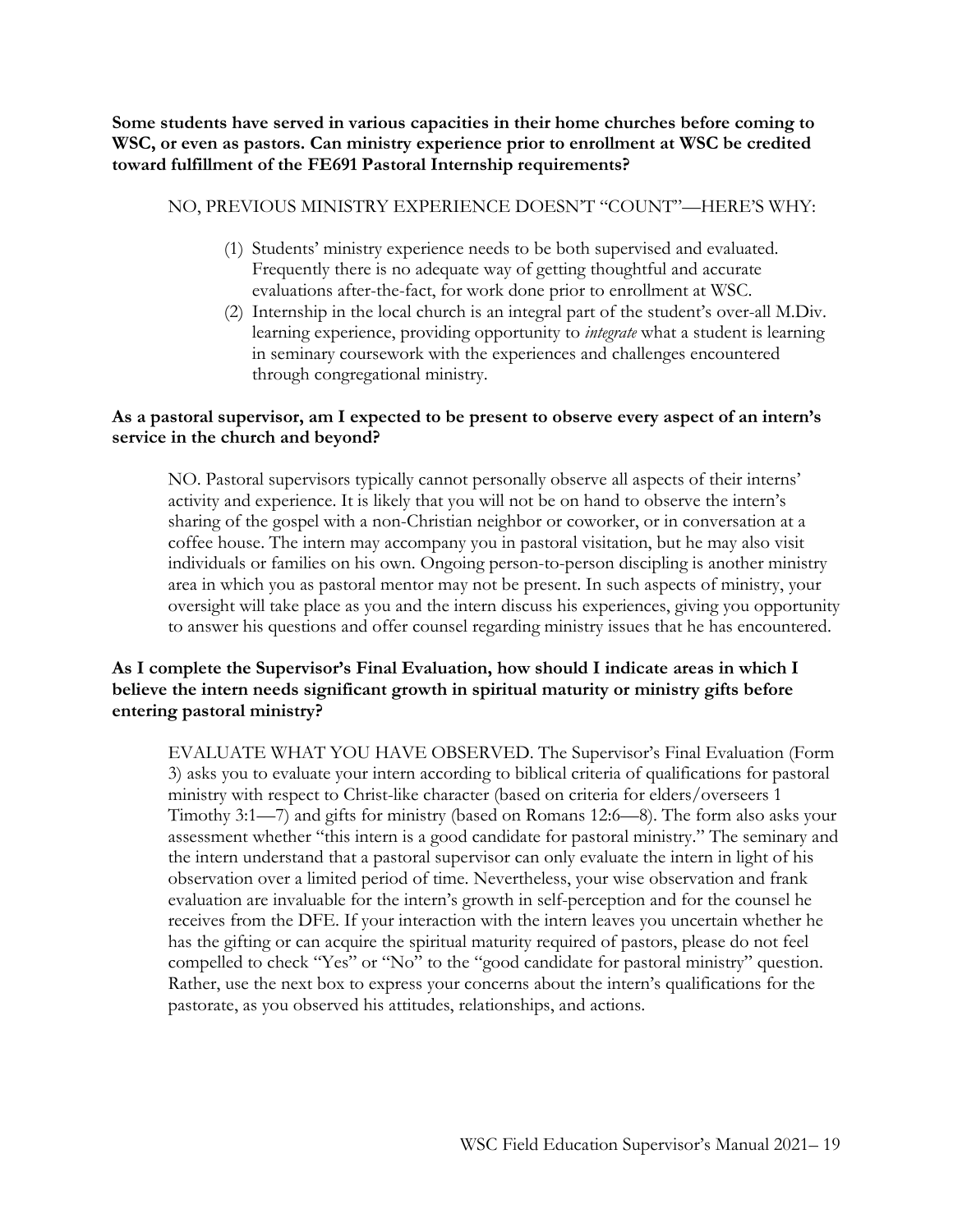#### **Are my evaluations of an intern confidential?**

NOT COMPLETELY. WSC's field education evaluation forms are to facilitate person-toperson interaction between pastoral supervisors and their interns, and to provide a record of this interpersonal communication. Therefore, we intentionally *omitted* from these forms the standard wording by which student-interns could waive their right to review responses from pastoral supervisors and those who have heard their preaching. You should communicate directly to your intern any evaluative comments that you enter on the evaluation forms. **Interns have access to their entire Field Education files and may authorize the DFE to send copies of their evaluations t**o ecclesiastical bodies and to other theological seminaries.